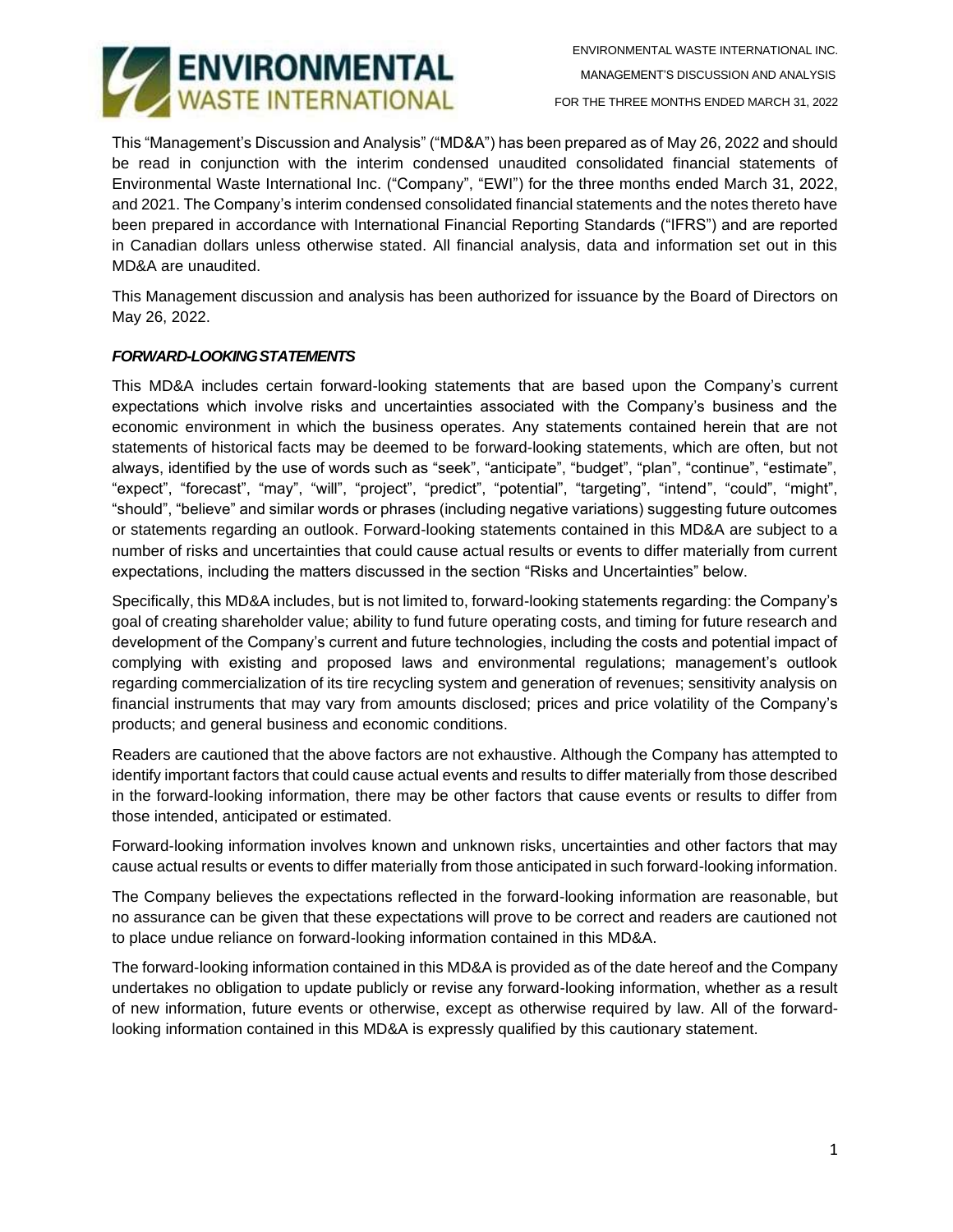

## *OVERVIEWOF BUSINESS*

EWI currently develops environmentally friendly products for waste treatment and disposal. Its predominant focus is on recycling waste rubber, primarily tires, into valuable by-products which can be sold and reused.

The Company researches, designs, develops, sells, and maintains technologically advanced systems based on the patented Reverse Polymerization™ process ("RP") and patented delivery systems.

Governments and industries worldwide recognize the need for technology to deal with the processing, treatment and eventual disposal or recycling of tires and other waste rubber products in an environmentally safe manner. EWI provides unique and effective solutions to these challenges.

The Company's mission is to provide sustainable solutions for the rubber and plastic compounding industries by processing used tires and scrap rubber in a way that dramatically reduces greenhouse gas, while producing a high return on investment without the need for a tipping fee or carbon tax.

The Company is well protected from an intellectual property point of view. It has patented its Reverse Polymerization™ Process and more recently has filed additional patents for a hybrid Reverse Polymerization<sup>TM</sup> Process. Besides these patents, the Company has a great deal of know-how embedded in its CTO and engineering team

The Company built a full-scale Pilot Plant Tire System which breaks the molecular bonds in tires and other rubber products, reducing them to their base components of carbon black, steel and hydrocarbon vapors. An off-gas system processes the vapors to recover the oil, and then scrubs the remaining gas for use as fuel in the power generation system that runs the plant. The valuable carbon black, oil and steel are collected and sold into many product streams. After successfully running for five years as a research and development pilot facility the plant had an environmental review by the Ontario Ministry of Environment, which resulted in approval to run it commercially.

In addition to tires, EWI has designed solutions for the safe disposal, recycling and/or recapture of useable by-products for the following waste streams:

- Liquid Biological Waste Systems;
- Food Waste;
- Medical Waste and Animal Waste.

The Company is currently focused on the commercialization of its technology for the recycling and recapture of used tires and other rubber waste. The Company's RP Process reduces waste tires into basic commodities in an environmentally safe manner. Rubber is the last major commodity for which there is no meaningful recycling method, (unless burning them for fuel is deemed "recycling"), and waste tires are a growing worldwide problem. The RP process breaks the molecular bonds in a tire and other rubber products, reducing them to their base components: carbon black, oil, steel and hydrocarbon vapours. The carbon black is recycled for tires, rubber compounding weather stripping colour concentrates and plastics,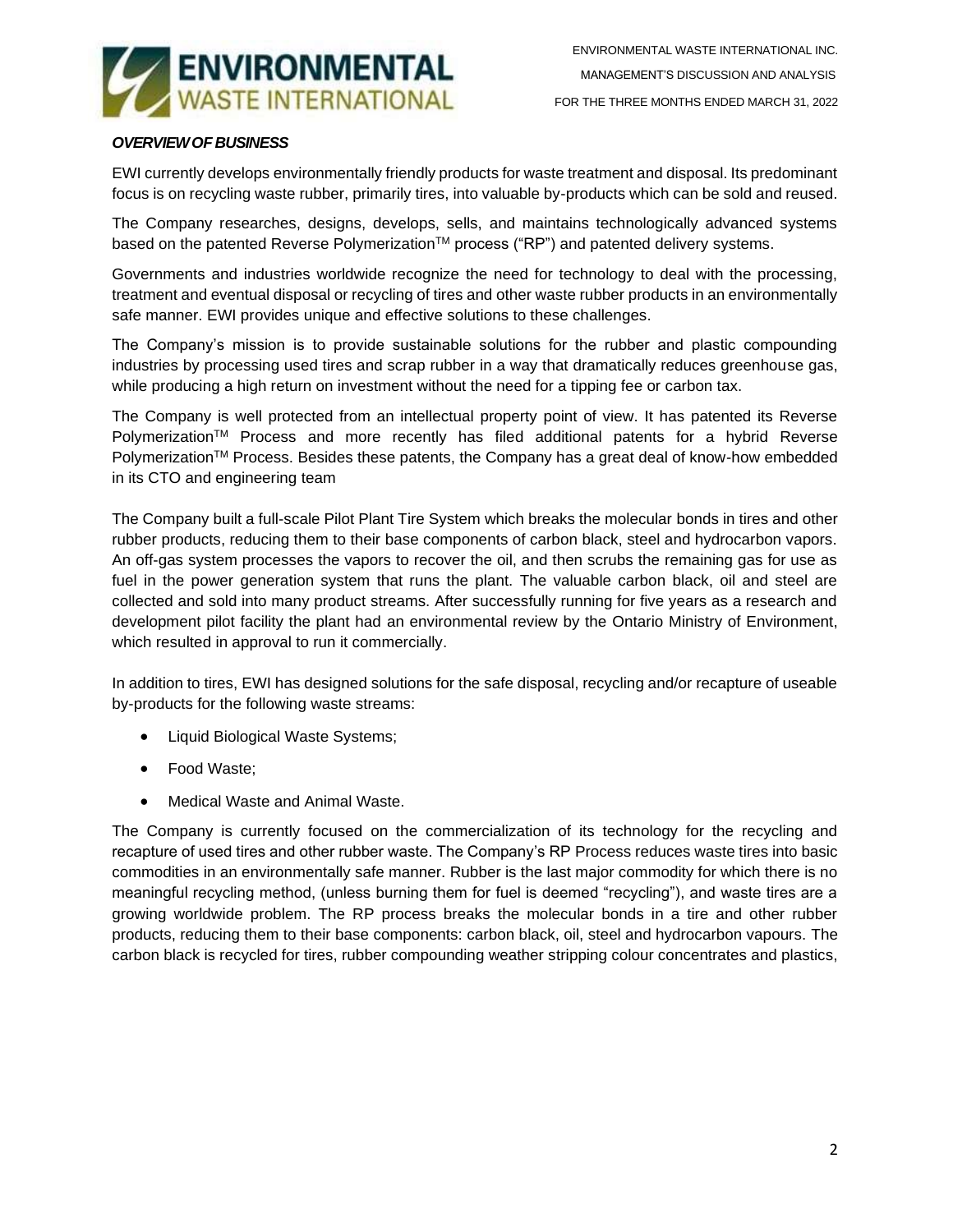

among other applications. The syngas can provide a significant percentage of the power required to run the plant or be sold to the power grid. The oil and steel are sold as commodities.

During 2021 and up to the date of this MDA the Company achieved several significant milestones set out below:

- Completed the process of obtaining permanent environmental permits;
- Secured both short-term and started planning for long-term financing;
- Began upgrading the Company's plant in Sault Ste. Marie to a full-scale commercial facility;
- Filed additional patents;

### *OUTLOOK AND GROWTH STRATEGY*

Tire stockpiles and landfills, many of which are massive, exist all over the world since rubber, including tires, is the last major commodity without a meaningful recycling option. Once established, landfills are permanent since rubber is not biodegradable. Approximately 1.5 billion used tires become available worldwide annually. Developed world markets are growing at 1%-2% annually, while the Chinese market is growing at a rate over 10% per year.

EWI has patents that allow tires to be recycled in an environmentally safe manner.

Carbon Black is a commodity with a huge market. More than 13.5 million tonnes of carbon black are sold every year and demand is growing. Currently, demand slightly exceeds supply and prices are continuing to rise. The Company has a number of significant relationships in various parts of the world including Asia. Excluding Japan, Asia will be the fastest-growing region in the world, followed by Central and Eastern Europe. The virgin Carbon Black industry is coming under increased pressure from governments and environmental groups, as production of the product is a significant greenhouse gas emitter.

#### *Commodity Sales*

Carbon black, the major raw material in tires, is a specialty product. Stringent environmental laws are forcing the closure of older inefficient carbon black plants, causing pressure on supply. Recycled carbon black, especially if it is produced in a sustainable manner is expected to become an important part of the carbon black market. The growing market for carbon black puts EWI in an excellent position as it enters the commercialization phase. EWI Recycled Carbon Black has now been tested and accepted by a number of companies. At a recent conference Michelin and Bridgestone, the two largest tire manufacturers, committed to dramatically increasing their use of recovered carbon black in their manufacture of new tires.

EWI has also developed a process to refine the oil created during its RP process. The refined oil has been successfully tested as a compounding oil by two users and has performed better than the oil they are currently using.

#### *Plant Sales*

EWI's strategy is to sell systems at reduced gross margins to accelerate market penetration, while receiving a service fee on all revenues achieved by third party systems. While this will limit profits in the earlier years, it will develop a growing base of high margin, high value recurring profits in later years. There is intense government pressure around the world to deal with waste tires in a way that protects the environment. EWI has an agreement with a group in Denmark to build a 100,000 tonne per day facility in Nyborg, Denmark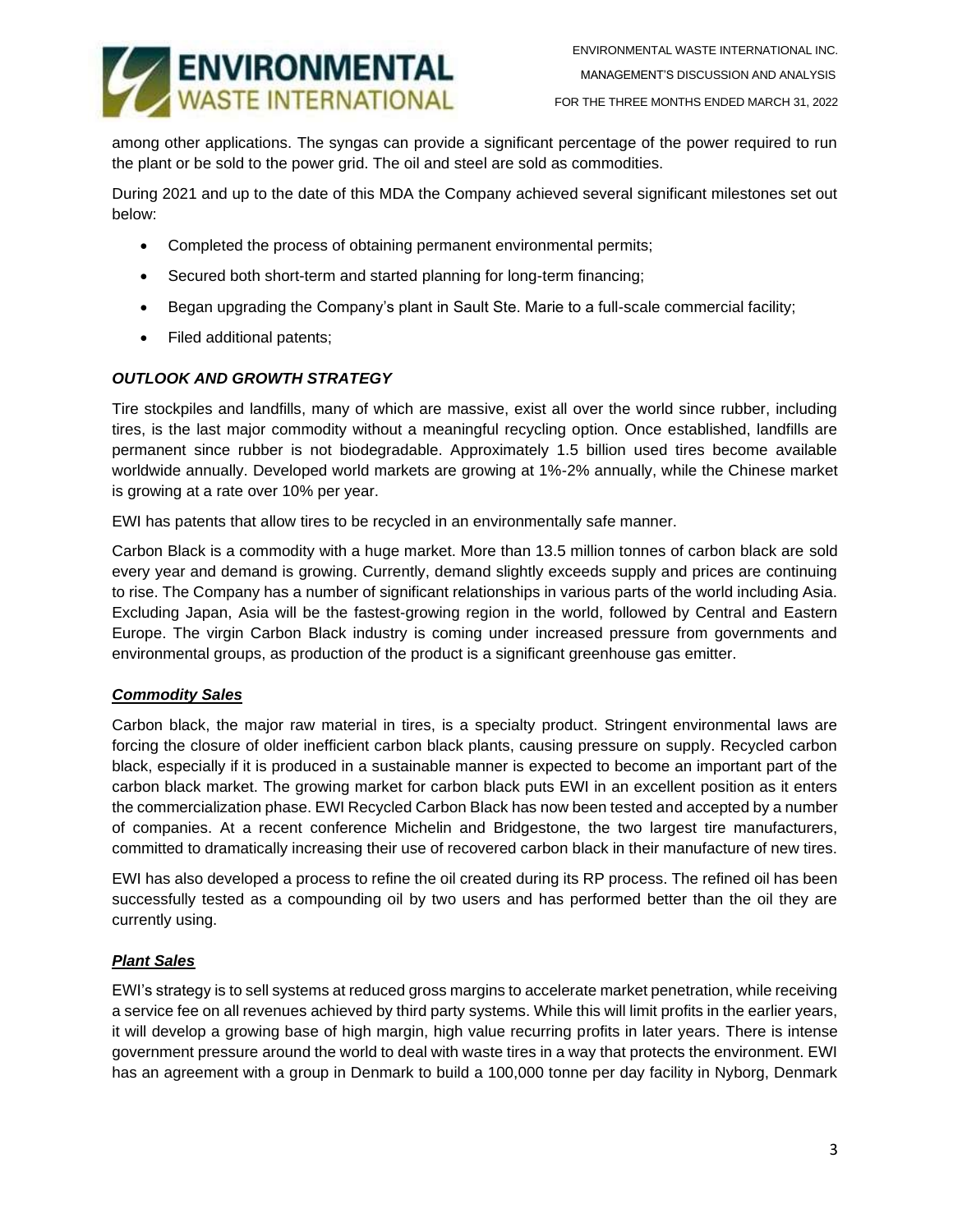

and is currently working on a number of plant sales with both public and private entities in Canada, Australia, the UK, Nepal, India, and Italy.

### *Owned and Operated Plants*

Most rubber manufacturers have a significant issue with their production waste. In many cases, landfill or incineration are the only options for thousands of tons of this waste. EWI believes it has the only technology that can deal with this difficult scrap, especially where raw rubber is intermingled with steel. The Company is seeing interest from rubber manufacturers to deal with their production waste and recycle it. The ideal relationship for EWI with the tire manufacturers would be for them to provide their scrap rubber to EWI and for EWI to sell them the resulting carbon black and oil, while the steel would be sold as scrap. Were these manufacturers to provide long-term off-take agreements for the carbon black, EWI might retain ownership of the plant, utilizing the ability to finance the facility because of the guaranteed revenue stream.

### *HIGHLIGHTSANDSUMMARY*

The following summarizes key events during the three months ended March 31, 2022, and up to the date of this MD&A:

## **Operating Highlights**

The Company continued to focus its efforts on upgrading the plant in Sault Ste Marie plant to a commercial facility and nurturing sales relationships and opportunities. To better position itself, the Company retained Hybrid Financial Ltd. ("Hybrid") to provide marketing services. Hybrid has been engaged to heighten market and brand awareness for EWI and to broaden the Company's reach within the investment community. Hybrid has been engaged by the Company for an initial period of twelve months starting April 1, 2022 (the "Initial Term") and then shall be renewed automatically for successive six month periods thereafter, unless terminated by the Company in accordance with the Agreement. Hybrid will be paid a monthly fee of \$22,500 during the Initial Term.

Effective April 17, 2022 Glenn Myers has resigned from the board for health reasons. The board thanks Glenn for his services and wise counsel and wishes him well. In addition, Bob MacBean, the CEO and a director of the Company, has agreed to extend the repayment date on funds owing to him to January 15, 2024. The amount owing as of January 15, 2022 was \$286,223 and is composed of accrued salary and business expenses. Interest will accrue on this debt at the rate of 6% per annum.

## **Financial Highlights**

#### Results for the three months ended March 31, 2022

During the three months ended March 31, 2022 the Company reported a total net loss of (\$473,212) compared with net loss of (\$639,024) during the three months ended March 31, 2022. Included in these results in Q1 2022 is a non-cash accounting gain for the change in valuation of a derivative liability of \$89,471 (2021 – loss (\$283,088)). Without this non-cash item, the loss for Q1 2022 is (\$562,683) compared to a loss of (\$355,936) in Q1 2021. The increase of \$206,747 is largely explained by higher technology development expenses, sales, marketing and administration costs as well as higher stock-based compensation.

The Company's working capital deficiency at March 31, 2022 was (\$3,297,262) compared to (\$2,803,044) at December 31, 2021. The increase from year end is due to higher accounts payable and accrued liabilities at March 31, 2022. Included in current liabilities is \$2,386,773 term loan to NOHFC for which terms are being renegotiated by Management and the NOHFC but is classified as short term, as well as \$289,196 deferred compensation which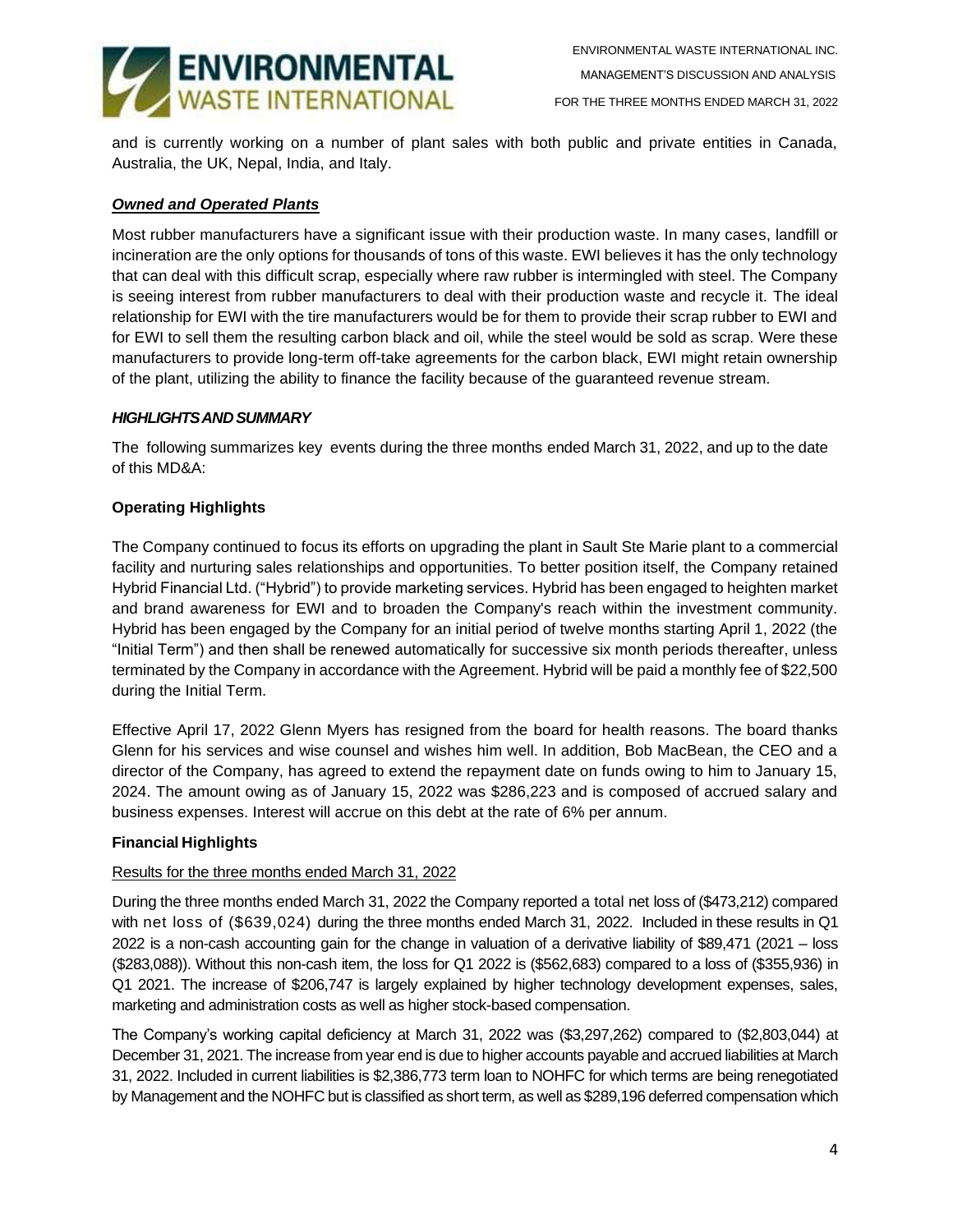

FOR THE THREE MONTHS ENDED MARCH 31, 2022

maturity date was extended to January 15 ,2024. Finally, the shareholder advances of \$386,821 were converted to capital stock once the shares were issued on closing of the private placement in April 2022. Without these items, actual working capital is as follows:

| Working capital per balance sheet | (\$3,297,262)                                |             |
|-----------------------------------|----------------------------------------------|-------------|
| Less:                             | NOHFC loan classified as current             | \$2,386,773 |
|                                   | Deferred compensation maturity date extended | \$289,196   |
|                                   | Shareholder advances converted to equity     | \$386,821   |
| Actual working capital deficit    | (\$234,472)                                  |             |

During the three months ended March 31, 2022, the Company used \$112,927 of cash available for operating activities, as compared to \$ 213,941 used in Q1 2021. This decrease in cash of \$101,014 can be explained primarily by the increase in accounts payable and accrued liabilities. The company used \$175,651 in construction in progress costs relating to the plant upgrade in Sault Ste Marie in Q1, 2022 compared to incurring \$8,010 on the purchase of furniture and equipment in Q1 for its new office premises in Whitby in Q1, 2021.

Financing activities generated \$369,803 from shareholder advances received as proceeds received in advance from shareholders for the private placement that closed in April 2022 in the amount of \$386,821 partially offset by \$17,018 of mortgage and lease payments compared to generating \$558,681 in Q1 2021. In Q1, 2021, the Company received \$400,000 proceeds from the investment by Torreco in Ellsin representing 4% interest in Ellsin as well as additional \$40,000 proceeds from CEBA loans in the quarter. \$76,181 was received from the exercise of stock options and \$50,000 from the exercise of warrants during Q1, 2021.

## After March 31, 2022

On April 13, 2022 the Company announced that it has raised \$825,000 in a \$0.10 per unit private placement financing, including \$386,821 received prior to end of the first quarter. Each unit consists of one common share and one share purchase warrant. Each warrant expires two years from the closing and has an exercise price of \$0.15. Five members of the EWS Board of Directors and a senior member of management of the Company participated in the purchase of units in the offering. Certain members of Windspace A/S, the Danish company that is currently working on securing financing for a 100 tonne per day plant in Nyborg, Denmark utilizing EWI technology, also participated in the placement.

The commercialization of the Company's core technology is at the early stage and the Company has not yet achieved positive cash flows. The Company needs to continue to obtain additional financing to enable it to continue operations. In the absence of additional financing, the Company is not expected to have sufficient funds to meet its obligations. Management continues to monitor cash needs and believes it has access to additional financing. There can be no assurances that the Company will be able to secure the necessary on-going financing to enable it to continue as a going concern.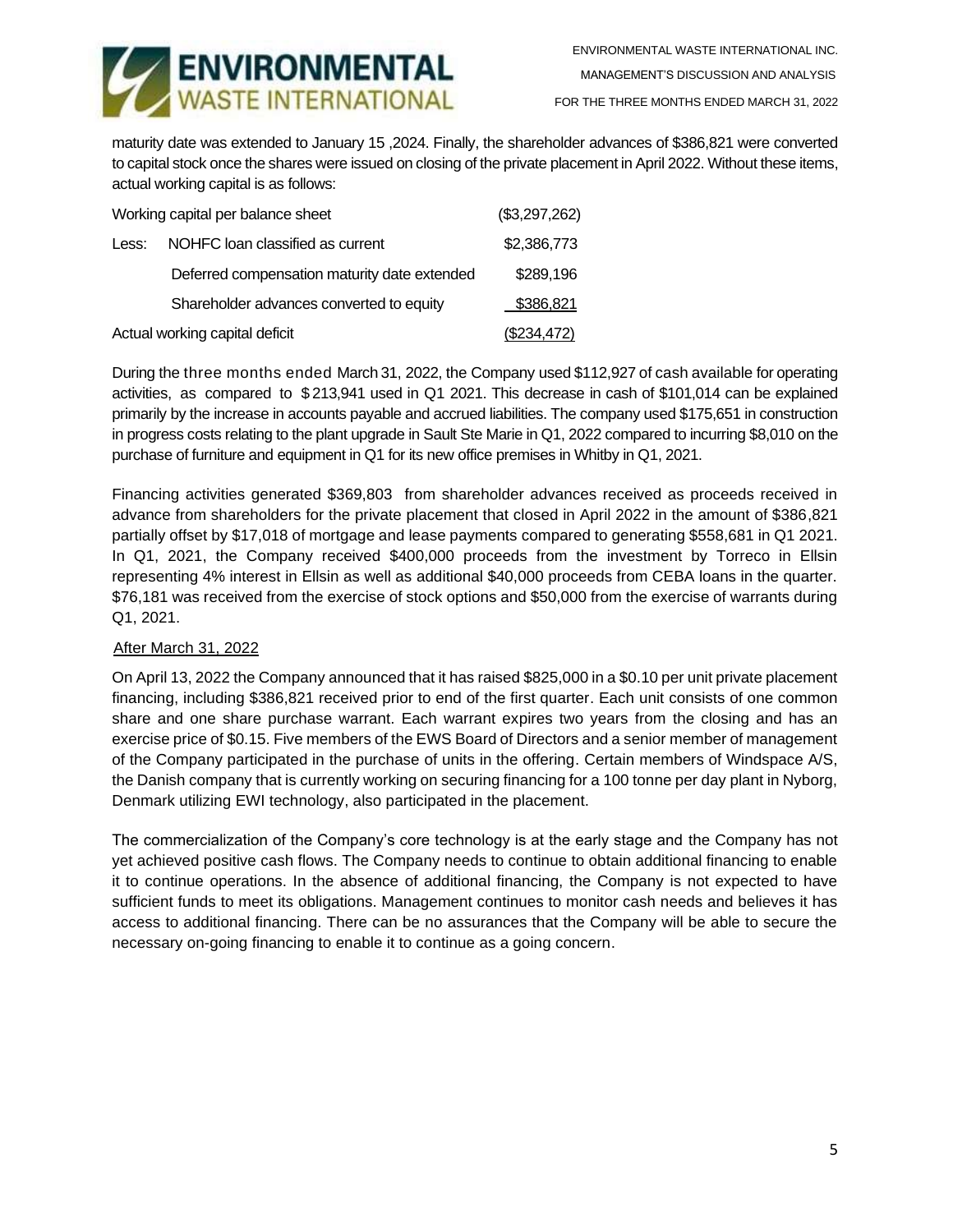

## *SELECTEDFINANCIALINFORMATION*

The following table sets out selected information for the three months ended March 31, 2022 and March 31, 2021 and have been prepared in accordance with IFRS.

| (unaudited)                                           | Q1 2022                  | Q1 2021     |
|-------------------------------------------------------|--------------------------|-------------|
|                                                       | \$                       | \$          |
| Revenues                                              | $\overline{\phantom{0}}$ | 23,818      |
| Operating loss                                        | (516, 105)               | (297, 506)  |
| Net loss                                              | (473, 212)               | (639, 024)  |
| Loss per share - basic                                | (0.002)                  | (0.003)     |
| Weighted average number of shares outstanding - basic | 258,418,943              | 247,571,706 |
| Total assets                                          | 2,841,219                | 2,280,817   |
| Shareholders' equity (deficiency)                     | (1,684,641)              | (4,274,000) |

### *DISCUSSIONOFRESULTS*

The following table summarizes the Company's operating results for the three months ended March 31, 2022 and 2021.

| Q1 2022    | Q1 2021    |
|------------|------------|
| \$         | \$         |
|            | 23,818     |
| 103,502    | 66,609     |
| 22,372     | 64,410     |
| 235,904    | 128,338    |
| 125,585    | 35,849     |
| 28,742     | 26,118     |
| 516,105    | 321,324    |
| (516, 105) | (297, 506) |
|            | 6,254      |
| (45, 514)  | (64, 587)  |
| (1,064)    | (97)       |
| 89,471     | (283,088)  |
| (473,212)  | (639, 024) |
|            |            |

## **Three months ended March 31, 2022 and 2021**

The Company received **revenues** from a maintenance contract and an extended warranty contract with a client in the US which accounts for the \$23,818 of revenues in Q1, 2021. This contract expired in August 2021, explaining why there are no revenues in Q1, 2022.

*Technology development* expenses of \$103,502 in Q1 2022 compared to \$66,609 in Q1 2021. Technology development costs include costs associated with all design and engineering and maintenance activities including compensation and people costs, contractor fees, third party engineering consulting fees, development costs and travel costs associated with the maintenance and warranty contract revenues. The increase of \$36,893 is due to the hiring of additional engineers in the second half of fiscal 2021.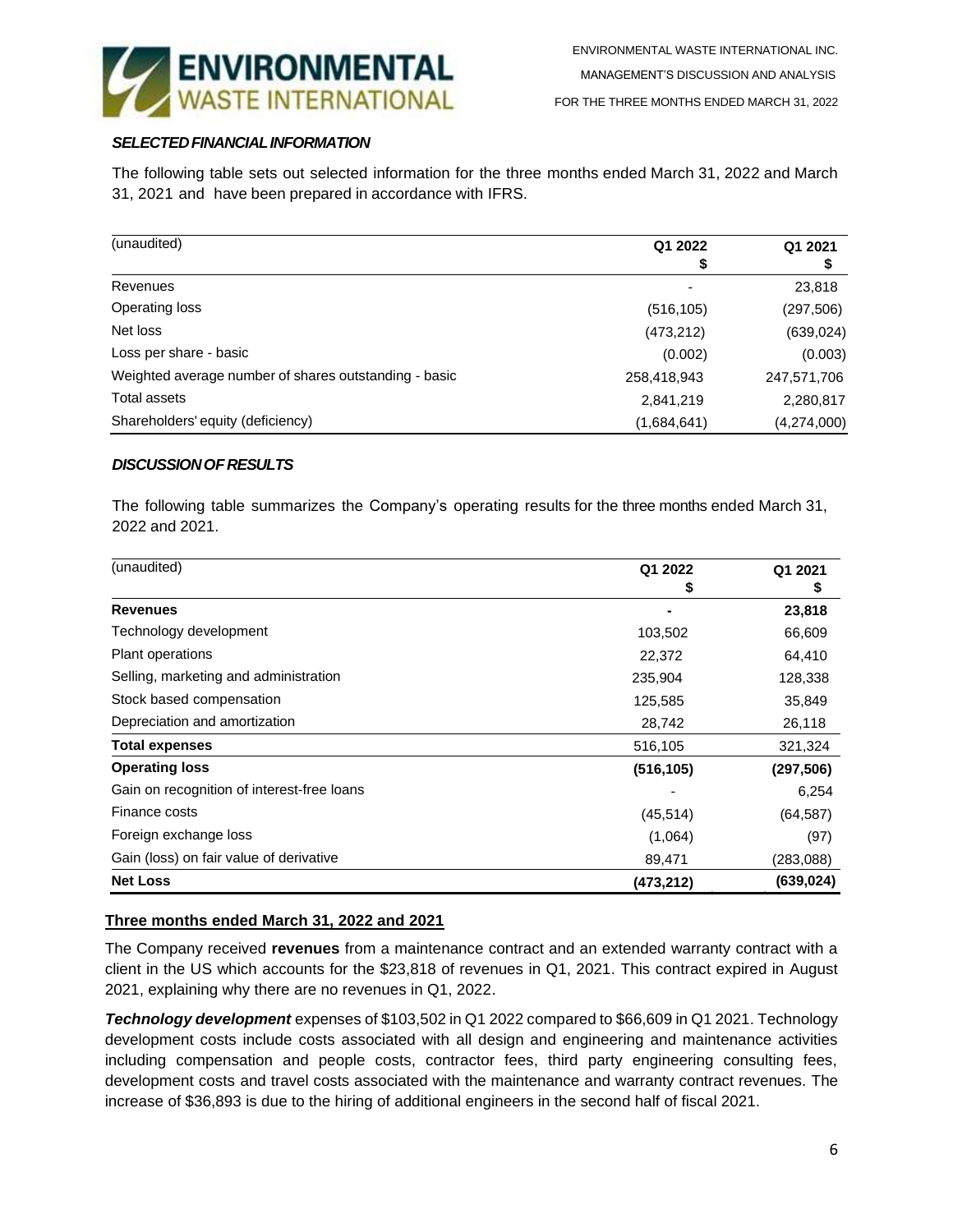

*Plant Operations* expenses in Q1, 2022 of \$22,372 compared to Q1, 2021 \$64,410. The decrease of \$42,038 can be explained by the capitalization of costs to construction in process in Q1 2022 pertaining to the upgrade of the Sault Ste Marie plant which commenced subsequent to Q1, 2021 and therefore no costs were capitalized to construction in process in the same quarter last year.

*Selling, marketing and administration* expenses include compensation and people costs, consulting fees, travel and any other expenses in support of selling and marketing efforts, and administration costs including payroll costs, legal and accounting fees, regulatory costs, head office rent and telecommunications, business insurance, and office supplies. Expenses of \$235,904 in Q1 2022 were higher than \$128,338 in Q1, 2021. This increase of \$107,566 is due to higher legal fees and business development fees in Q1 2022

*Operating loss* of (\$516,105) in the three months ended March 31, 2022 compares to an operating loss of (\$297,506) during the same period in 2021. The higher operating loss in Q1 2022 vs Q1 2021 of \$218,599 is primarily due to higher technology and administration expenses as explained above, as well as lower revenues in Q1, 2022 compared to Q1, 2021 also explained above.

*Stock-based compensation expense* of \$125,585 in Q1 2022 was higher than \$35,849 in Q1 2021 due to the granting of options in 2021 at a higher price resulting in a higher value to expense over the vesting period versus the options granted at a lower price the prior year.

*Depreciation and amortization* totaling \$28,742 in Q1 2022 was slightly lower than \$29,118 in Q1 2021 due to addition made in fiscal 2021. The Company records depreciation on its property and equipment, as well as amortization of the right-of-use lease asset. Depreciation is not yet recorded on construction in process as the Sault Ste Marie plant is not yet in use.

*Gain on recognition of interest-free loan* of \$6,254 in Q1, 2021 relates the additional \$20,000 received by each of EWI and EWIR for CEBA government loans and represents the difference between the fair value of \$33,746 and \$40,000 of proceeds received, reflecting the interest-free nature of these loans.

*Finance costs* in Q1 2022 of \$45,514 were lower than \$64,587 in Q1 2021 primarily due to no interest on the promissory note which was converted in Q3 2021.

*Foreign exchange loss* of (\$1,064) in Q1 2022 compared to a loss of (\$97) in Q1 2021. Foreign exchange is based on the conversion of \$US cash to \$CAD cash at a rate on the date of conversion and the slightly higher loss in Q1 2022 can be explained by the decrease in value in the \$CAD during the beginning of 2022.

*Gain (loss) on fair value of derivative* of \$89,471 in Q1, 2022 represents the revaluing of the warrants that were attached to the convertible loan which were still outstanding and revalued at December 31, 2021. A gain in Q1 2022 resulted due to the decrease in stock price at March 31, 2022 compared to December 31, 2021 in relation to the exercise price and the value conferred on the holder of the warrants. In Q1 2021, the loss in amount of (\$283,088) resulted in a loss due to an increase in stock price in Q1, 2021.

*Net loss* of (\$473,212) in Q1, 2022 compared to net loss of (\$639,024) in Q1, 2021. Included in Q1 2022 was a non-cash gain of \$89,471 compared to a loss of (\$283,088) in Q1 2021 resulting from the change in fair value of derivative liability. Without this non-cash item, net loss in Q1 2022 would be (\$562,683) compared to a loss of (\$355,936) in Q1 2021. The \$206,747 higher loss in Q1 2022 is explained by higher operating costs partially offset by lower finance costs and a gain on change in value of derivative.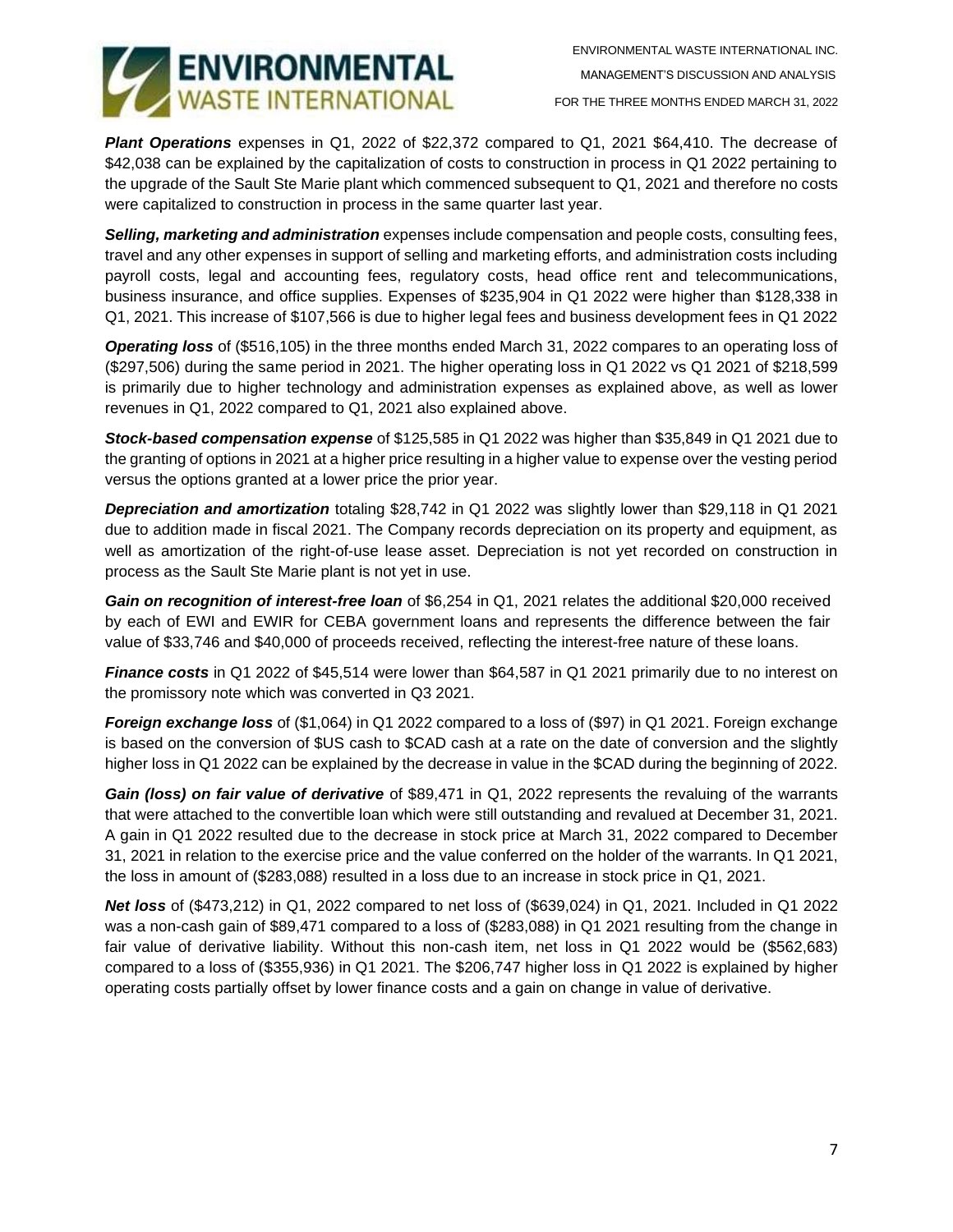

# *QUARTERLYFINANCIALINFORMATION*

The following table sets out the quarterly results for the most recently completed eight quarters:

| (unaudited)                             | 2022      | 2021          |             |           | 2020       |               |             |           |
|-----------------------------------------|-----------|---------------|-------------|-----------|------------|---------------|-------------|-----------|
|                                         | March 31  | <b>Dec 31</b> | Sept 30     | June 30   | March 31   | <b>Dec 31</b> | Sept 30     | June 30   |
| Net income (loss)<br>(3)                | (473,212) | (358,714)     | (2,091,277) | (674,099) | (639, 024) | (358,714)     | (2,091,277) | (674,099) |
| Weighted average #<br>of Shares (000's) | 258,419   | 246.434       | 225.987     | 214.424   | 247,572    | 246.434       | 225,987     | 214.424   |
| Income (loss) per<br>share $(\$)$       | (0.002)   | (0.001)       | (0.009)     | (0.003)   | (0.002)    | (0.001)       | (0.009)     | (0.003)   |

## *LIQUIDITYANDCAPITALRESOURCES*

As outlined in the outlook and growth strategy discussion, the Company has been successful at raising financing as needed through private placements as well as the issuance of new debt in prior years. Management has also repaid old debt and restructured debt terms as well as converted debt into common shares, based on cashflow needs.

During Q1 2022, and subsequent to March 31, 2022:

- On April 13, 2022, the Company raised gross proceeds of \$825,000 through a non-brokered private placement, including \$386,821 collected prior to the end of the first quarter.
- Extended the repayment date on funds owing to the CEO to January 15, 2024. The amount owing as of January 15, 2022 was \$286,223 and is comprised of accrued salary and business expenses. Interest will accrue on this debt at the rate of 6% per annum.

## *Change in cash flow during Q1, 2022*

The Company had cash of \$378,460 at March 31, 2022, compared to \$297,235 at December 31, 2021. The Company received \$386,821 by March 31, 2022 from the \$825,000 private placement that closed just subsequent to the quarter end (see subsequent events section).

Working capital deficiency was (\$3,297,262) at March 31, 2022 compared to working capital deficiency of (\$2,803,045) at December 31, 2021. The decrease in working capital is primarily due to higher account payable and accrued liabilities at the end of Q1, 2022 compared to year end. Included in current liabilities is \$2,386,773 term loan to NOHFC for which terms are being renegotiated by Management and the NOHFC but is classified as short term, as well as \$289,196 deferred compensation which maturity date was extended to January 15, 2024. Finally, the shareholder advances of \$386,821 were converted to capital stock once the shares were issued on closing of the private placement in April 2022. Without these items, actual working capital is as follows:

| Working capital per balance sheet | (\$3,297,262)                                |             |
|-----------------------------------|----------------------------------------------|-------------|
| Less:                             | NOHFC loan classified as current             | \$2,386,773 |
|                                   | Deferred compensation maturity date extended | \$289,196   |
|                                   | Shareholder advances converted to equity     | \$386,821   |
| Actual working capital deficit    | (\$234,472)                                  |             |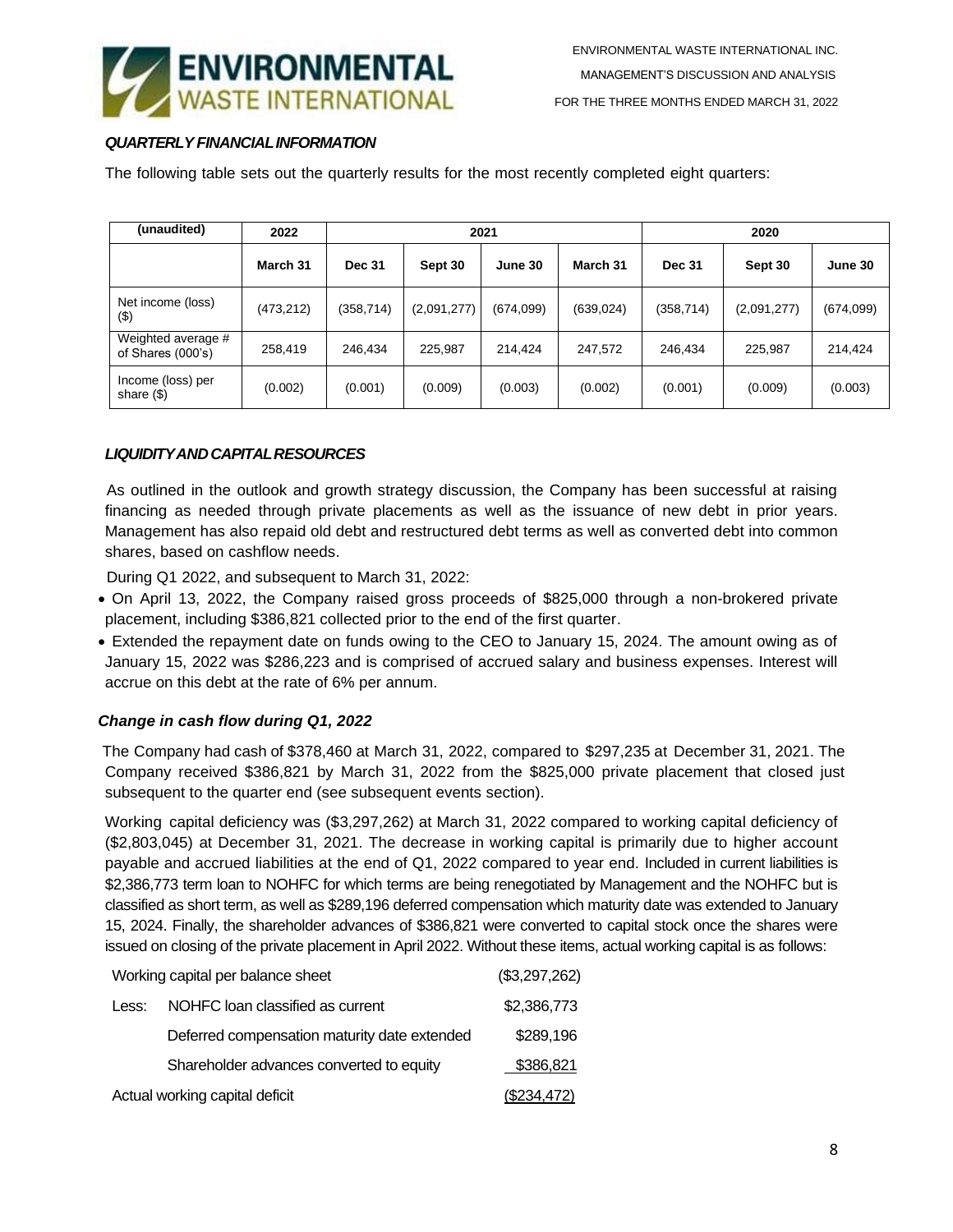

The Company's financial liquidity has been financed through sales of equity, issuance of new debt and government loans, subsidies and tax credits. The Company has been in the development stage and is not cash flow positive. The Company's ongoing ability to remain liquid will depend on a number of factors including EWI's successful commercialization of its TR900 tire recycling project, and the Company's ability to raise capital to fund this project until commercialization. (See "Risks and Uncertainties").

## *PROVISIONS, COMMITMENTS AND CONTINGENCIES*

Except as noted below, the Company does not have any material commitments as at March 31, 2022, or the date of this MD&A.

Under its by-laws, the Company indemnifies its directors/officers, former directors/officers and individuals who have acted at the Company's request to be a director/officer of an entity in which the Company is a shareholder, to the extent permitted by law, against any and all charges, costs, expenses, amounts paid in settlement and damages incurred by the directors and officers as a result of any lawsuit or any judicial, administrative or investigative proceeding in which the directors and officers are sued as a result of their service. Indemnification claims will be subject to any statutory or other legal limitation period. There are no indemnification claims known to the Company at this time. The Company has purchased directors' and officers' liability insurance. No amount has been accrued in these consolidated financial statements with respect to any indemnifications.

During the ordinary course of business activities, the Company may be party to claims and may be contingently liable for litigation. Management believes that adequate provisions have been made in the accounts where required. Although it is not possible to estimate the extent of potential costs and losses, if any, management believes that the ultimate resolution of such contingencies will not have a material adverse effect on the consolidated financial position of the Company.

#### Partnership to enter the European Market

On August 25, 2020, the Company announced that it signed an agreement with a European development and investment company, WindSpace through its subsidiary Elysium Nordic (Elysium) to enter into a partnership to develop waste tire recycling plants across Europe. The first project of this partnership will be a TR100 tire recycling plant in Europe which utilizes the Company's reverse polymerization technology. Subject to certain conditions, exclusions and performance criteria, the Company granted to its partner exclusive rights to its technology across Europe. In exchange for these exclusive rights, its partner is required to meet performance criteria such as the timely purchase and construction of a TR100, and must order and build additional plants within the first five years of the partnership to retain their exclusive rights to this technology in Europe. That agreement has now expired, and Elysium is now exclusively focused on financing and building a TR 100 in Nyborg Denmark with plans to build a second TR100 on the same site.

WindSpace and/or some of the principals of WindSpace have participated in the June 30, 2020, April 22, 2021 and the April 13, 2022 private placements.

#### **NON CONTROLING INTEREST**

#### Torreco investment in Ellsin

On March 22, 2021, the Company announced an agreement with Torreco, Inc. for an investment of \$7,000,000 in Ellsin, its subsidiary which owns its plant in Sault Ste. Marie, Ontario, representing 70% of Ellsin. Torreco has funded \$1 million to date, and now owns 10% of Ellsin. Torreco is currently in breach of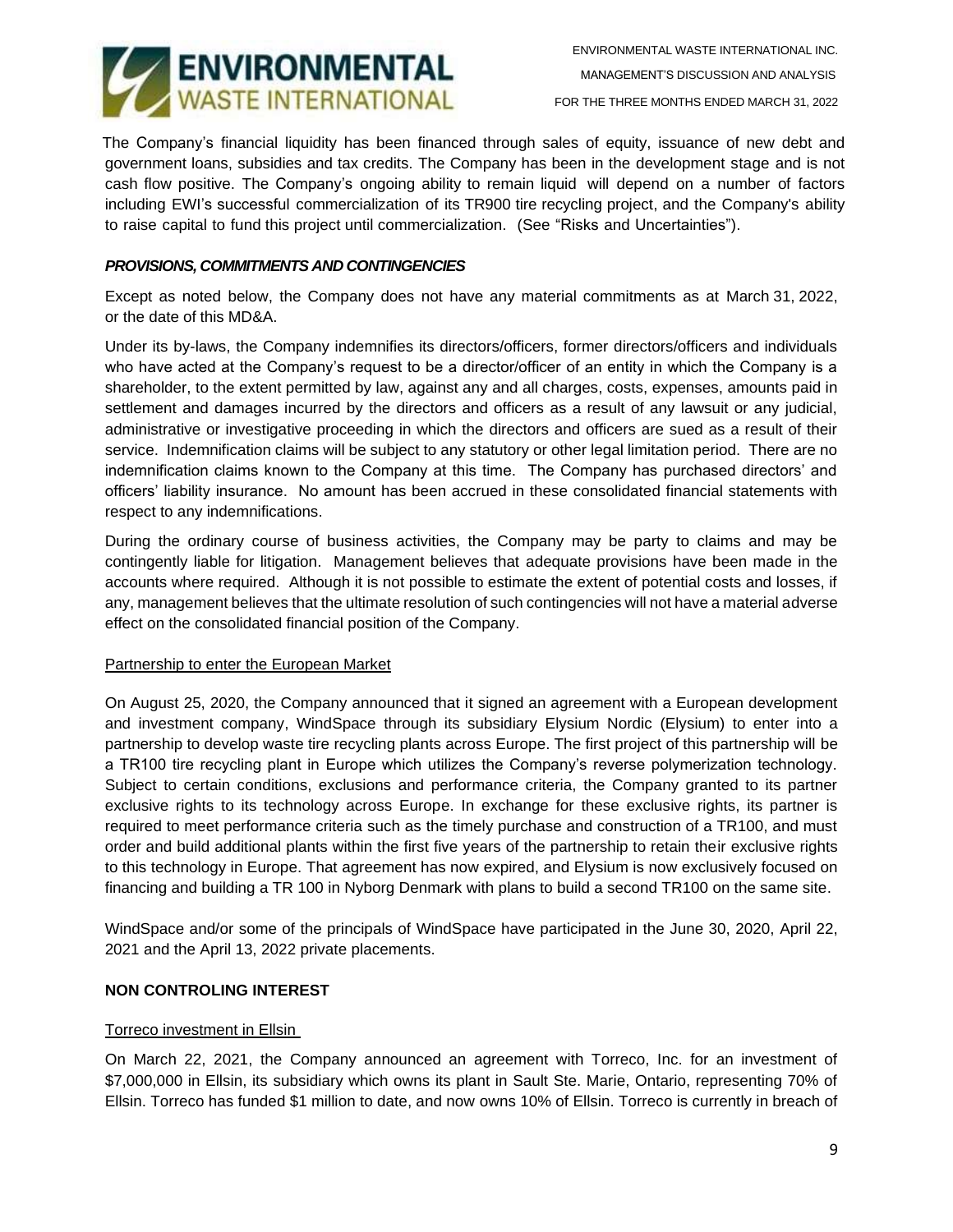

this agreement by not having advanced the remaining funds. The Company continues to move forward with the upgrade and commercialization of the Sault Ste. Marie plant and is actively seeking alternate financing solutions to fund this project.

# *MANAGEMENTOFCAPITAL*

The Company's objective when managing capital is to maintain its ability to continue as a going concern for the benefit of shareholders and other stakeholders by balancing cash conservation and prudent investment in its operations in order to further its business objectives. The Company includes equity in its definition of capital. Equity is comprised of share capital, contributed surplus, and deficit. The Company's approach to raising equity has been to raise sufficient capital to fund operating activities, with an objective of minimizing dilution for shareholders. To secure additional capital to pursue its objectives, the Company may raise additional funds through the issuance of equity. The Company's ability to raise equity capital is a function of many factors, including the state of the capital markets, and there is no assurance that capital will be available to the Company when required or on acceptable terms.

There have been no changes with respect to the overall capital management strategy during the three months ended March 31, 2022.

## *RELATED PARTYTRANSACTIONS*

During the three months ended March 31, 2022, the Company engaged in transactions in the normal course of operations with the following related parties.

(a) Transactions with related parties other than key management personnel

During the period ended March 31, 2022, the Company engaged in transactions in the normal course of operations with the following related parties. All of these transactions have been accounted for at the amount agreed to by the transacting parties as follows:

The Company recognized an expense during the period ended March 31, 2022, for shared-based compensation to directors in the amount of \$36,325.

(b) Transactions with key management personnel

The Company recorded compensation expense during the period ended March 31, 2022, in the amount of \$62,050 (2021 – \$80,350) and share-based compensation in the amount of \$41,575 (2021 – \$13,026) to key management personnel.

The Company recognized an expense of \$3,564 (December 2021 – \$6,000) during the period ended March 31, 2022, for interest on deferred compensation to a key member of management who is also a director.

Accounts payable as at March 31, 2022, includes \$31,006 (December 31, 2021 – \$12,772) related to compensation of a key member of management who is also a director.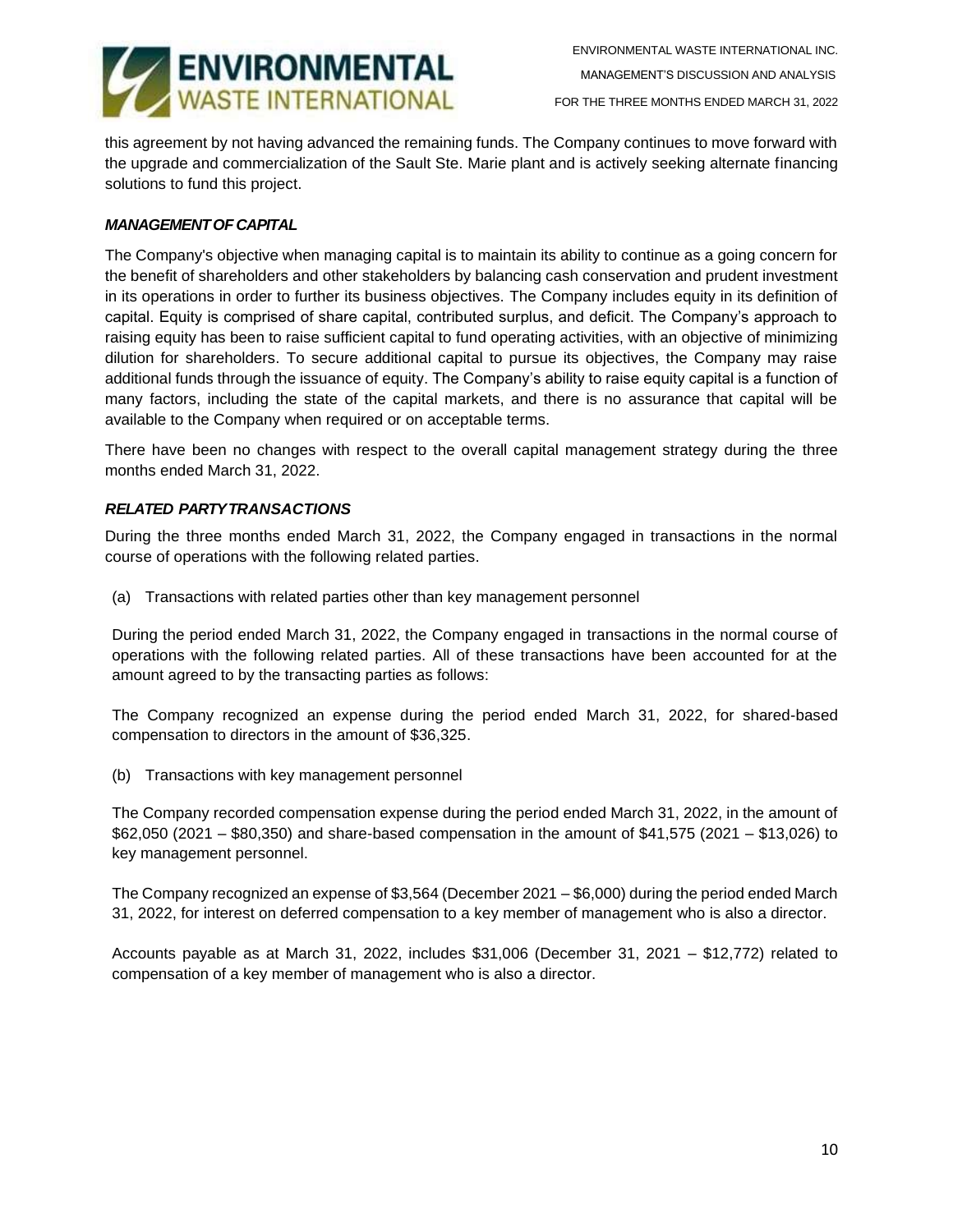

# *FINANCIAL INSTRUMENTS*

The Company's principal financial liabilities comprise accounts payable and accrued liabilities and various loans and borrowings. The main purpose of these financial liabilities is to finance the Company's operations. The Company's accounts receivable arose from its operations.

# **Credit risk**

Credit risk is the risk that a counterparty will not meet its obligations under a financial instrument or customer contract leading to a financial loss. The Company is exposed to credit risk from its operating activities [primarily for trade accounts receivable] and from its financing activities, including deposits with banks and financial institutions. Customer credit risk is managed subject to the Company's established policies, procedures and controls relating to customer credit risk management. The requirement for an impairment is analyzed at each reporting date on an individual basis.

# **Liquidity risk**

Liquidity risk is the risk that the Company will not meet its obligations under its various loans and borrowings. The Company is exposed to liquidity risk from its financing activities, primarily for its various loans and borrowings and accounts payable and accrued liabilities. The Company monitors its risk to a shortage of funds regularly. The Company manages liquidity risk through the management of its capital structure and financial leverage as outlined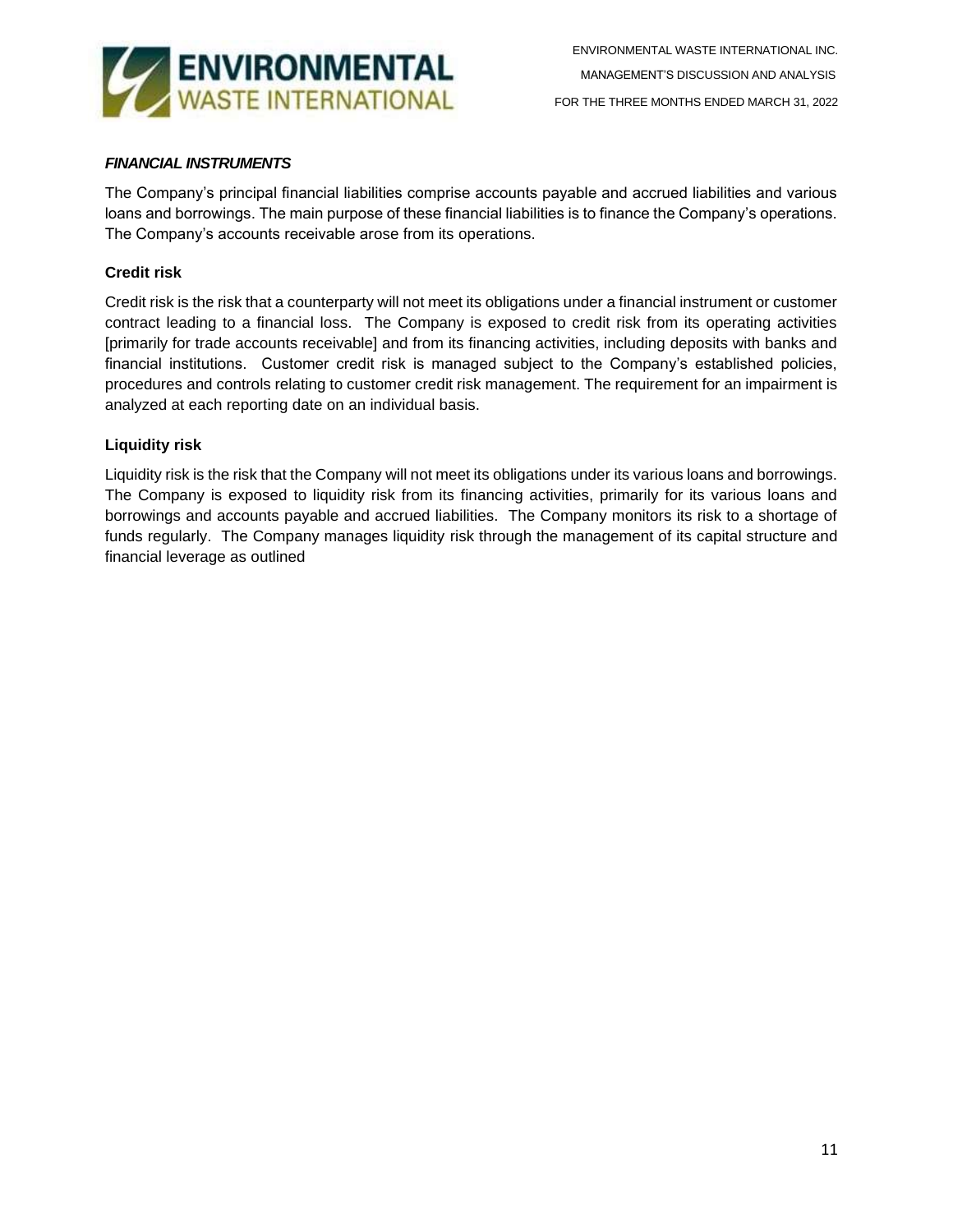

## *CRITICAL ACCOUNTING ESTIMATES AND POLICIES*

The Company's audited consolidated financial statements have been prepared by management in accordance with International Financial Reporting Standards ("IFRS"). Management has made certain estimates and assumptions that affect the reported amount of assets and liabilities. Significant areas requiring the use of management estimates relate to amounts recorded as accrued liabilities, provisions, valuation of stock options and warrants, impairment assessment of intangible assets, measurement of deferred tax assets and the fair value of financial instruments. The significant area requiring the use of management judgment relates to the assessment of going concern uncertainties.

### **Stock options**

As at March 31, 2022, the Company had 13,862,150 stock options outstanding at March 31, 2022.

The following options to purchase shares were outstanding on March 31, 2022 and December 31, 2021:

|                                  |                      | March 31, 2022                        | December 31, 2021 |                                       |  |
|----------------------------------|----------------------|---------------------------------------|-------------------|---------------------------------------|--|
|                                  | Number of<br>options | Weighted<br>average<br>exercise price |                   | Weighted<br>average<br>exercise price |  |
| Outstanding, beginning of period | 13,862,150           | 0.11                                  | 11,210,442        | 0.08                                  |  |
| Granted                          | $\blacksquare$       |                                       | 4,270,000         | 0.22                                  |  |
| Exercised                        | $\blacksquare$       |                                       | (1,618,292)       | 0.08                                  |  |
| Outstanding, end of period       | 13,862,150           | 0.11                                  | 13,862,150        | 0.11                                  |  |
| Exercisable, end of period       | 5,760,967            | 0.09                                  | 5,760,967         | 0.09                                  |  |

During the period ended March 31, 2022, no options were granted, exercised or expired.

During the period ended March 31, 2022, the Company recognized stock-based compensation expense of \$125,585 (2021 – \$35,849).

#### **Warrants**

In 2017, pursuant to the issuance of the convertible loan, the Company issued 3,712,500 common share purchase warrants that entitle the holder to receive one common share at a price of \$0.11 for a year of five years. The value of these warrants has been accounted for as a derivative liability.

Pursuant to the financings on April 30, 2019, and September 16, 2019, the Company issued 4,750,000 and 11,850,000 common share purchase warrants that entitle the holder to receive one common share at a price of \$0.20 for a year of three years. The value of these warrants are \$129,089 and \$285,726 respectively, for a total value of \$414,815 which has been transferred from share capital to contributed surplus.

Pursuant to a financing on June 30, 2020, the Company issued 6,153,846 common share purchase warrants that entitle the holder to receive one common share at a price of \$0.18 for a year of five years. The value of these warrants of \$188,079 has been allocated to contributed surplus, less \$3,296 of associated share issuance costs attributable to the warrants.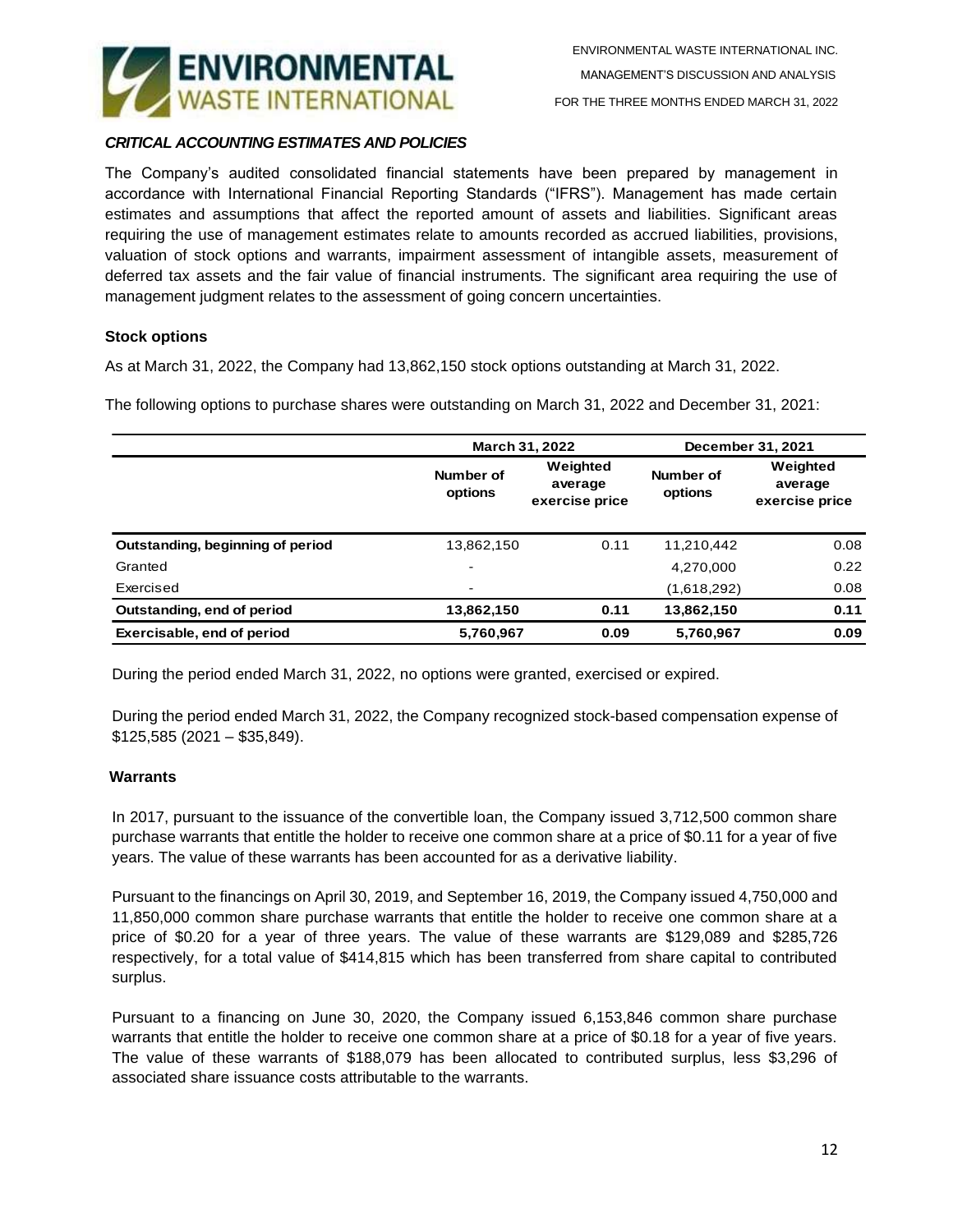

FOR THE THREE MONTHS ENDED MARCH 31, 2022

During year ended December 31, 2021, 250,000 warrants were exercised at \$0.20 for total proceeds of \$50,000. An amount of \$11,146 related to the warrants exercised was transferred from contributed surplus to share capital.

A summary of the status of the Company's warrants at March 31, 2022, are as follows:

|                            | Number of<br>warrants | Weighted<br>average<br>remaining<br>contractual life | Weighted<br>average<br>exercise price |
|----------------------------|-----------------------|------------------------------------------------------|---------------------------------------|
|                            | #                     | [years]                                              | \$                                    |
| Balance, December 31, 2020 | 26,466,346            | 2.24                                                 | 0.18                                  |
| Exercised March 17, 2021   | (250,000)             |                                                      | (0.20)                                |
| Balance, December 31, 2021 | 26,216,346            | 1.24                                                 | 0.18                                  |
| Exercised                  |                       | ۰                                                    |                                       |
| Balance, March 31, 2022    | 26,216,346            | 1.00                                                 | 0.18                                  |

Subsequent to March 31, 2022, 8,462,500 warrants expired - see Subsequent Events.

### *NEW AND AMENDED STANDARDS AND INTERPRETATIONS*

The Company applied for the first-time certain standards and amendments, which are effective for annual years beginning on or after January 1, 2022. The Company has not earlier adopted any other standard, interpretation or amendment that has been issued but is not yet effective.

#### *IAS 1, Presentation of Financial Statements*

IAS 1 – Presentation of Financial Statements ("IAS 1") was amended in January 2020 to provide a more general approach to the classification of liabilities under IAS 1 based on the contractual arrangements in place at the reporting date. The amendments clarify that the classification of liabilities as current or noncurrent is based solely on a company's right to defer settlement at the reporting date. The right needs to be unconditional and must have substance. The amendments also clarify that the transfer of a company's own equity instruments is regarded as settlement of a liability, unless it results from the exercise of a conversion option meeting the definition of an equity instrument. The amendments are effective for annual periods beginning on January 1, 2023.

#### *IAS 16, Property, Plant and Equipment*

IAS 16 – Property, Plant and Equipment ("IAS 16") was amended. The amendments introduce new guidance, such that the proceeds from selling items before the related property, plant and equipment is available for its intended use

can no longer be deducted from the cost. Instead, such proceeds are to be recognized in profit or loss, together with the costs of producing those items. The amendments are effective for annual periods beginning on January 1, 2022.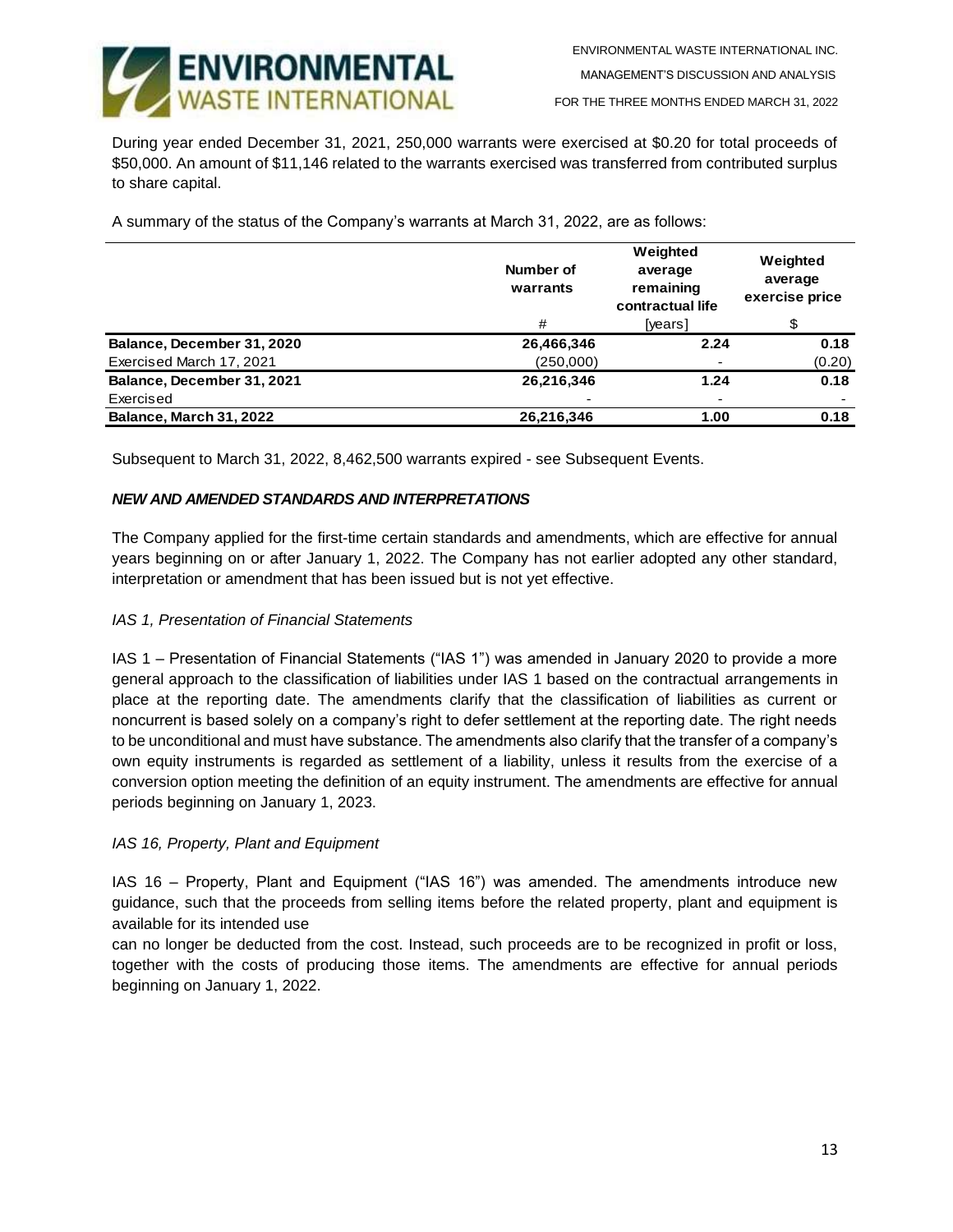

# *IAS 37, Provisions, Contingent Liabilities, and Contingent Assets*

IAS 37 – Provisions, Contingent Liabilities, and Contingent Assets ("IAS 37") was amended. The amendments clarify that when assessing if a contract is onerous, the cost of fulfilling the contract includes all costs that relate directly to the contract – i.e. a full-cost approach. Such costs include both the incremental costs of the contract (i.e. costs a company would avoid if it did not have the contract) and an allocation of other direct costs incurred on activities required to fulfill the contract – e.g. contract management and supervision, or depreciation of equipment used in fulfilling the contract. The amendments are effective for annual periods beginning on January 1, 2022.

## *INTERNAL CONTROLS OVER FINANCIAL REPORTING*

Disclosure controls and procedures within the Company have been designed to provide reasonable assurance that all relevant information is identified to its Chief Executive Officer ("CEO") and Chief Financial Officer ("CFO") and its Audit Committee to ensure appropriate and timely decisions are made regarding public disclosure.

Internal controls over financial reporting have been designed by management, under the supervision of, and with the participation of the Company's CEO and CFO to provide reasonable assurance regarding the reliability of the Company's financial reporting and its preparation of financial statements for external purposes in accordance with IFRS.

The Company will file certifications, signed by the Company's CEO and CFO, with the TSX Venture Exchange. In those filings, the Company's CEO will certify, as required by National Instrument 52-109, the appropriateness of the financial disclosure, the design and effectiveness of the Company's disclosure controls and procedures and the design and effectiveness of internal controls over financial reporting. The Company's CEO and CFO will also certify the appropriateness of the financial disclosures in the Company's interim filings with securities regulators. In those interim filings, the Company's CEO and CFO will also certify the design of the Company's disclosure controls and procedures and the design of internal controls over financial reporting.

The Company's Audit Committee reviewed this MD&A and the consolidated financial statements and the Company's Board of Directors approved these documents prior to their release.

## **Management's Report**

Management, under the supervision of and with the participation of the Company's CEO and CFO, evaluated the effectiveness of the Company's disclosure controls and procedures (as defined under National Instrument 52-109) and the Company's internal controls over financial reporting (as defined under National Instrument 52-109). Based on that evaluation, management and the CEO and CFO have concluded that, as at March 31, 2022, the Company's internal controls were adequate.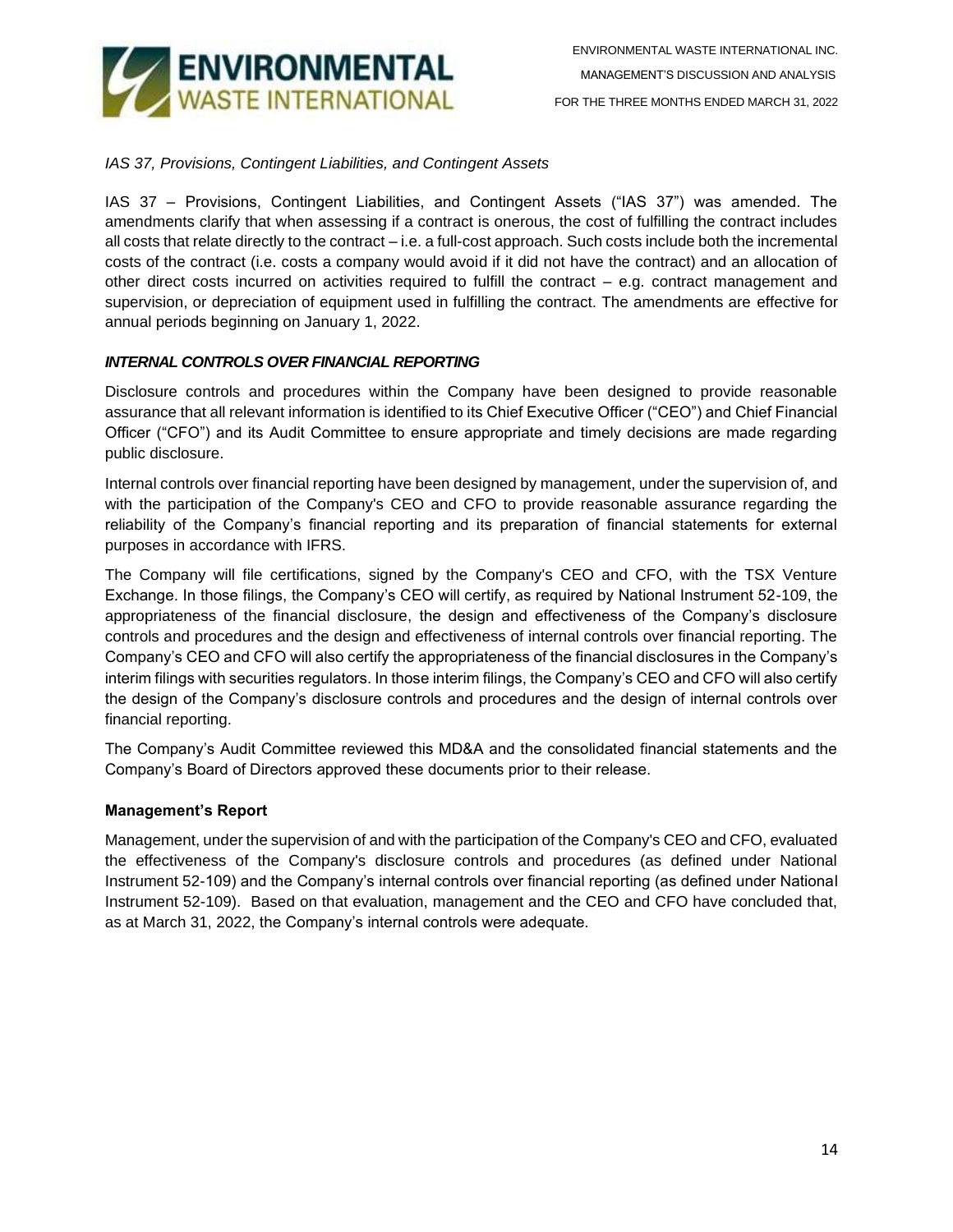

# **Management Responsibility for Financial Reporting**

The Company's March 31, 2022 interim, condensed consolidated financial statements have been prepared by management in accordance with IFRS, and have been approved by the Board of Directors. The integrity and objectivity of these consolidated financial statements are the responsibility of management. In addition, management is responsible for ensuring that this information is consistent, where appropriate, with the information contained in the consolidated financial statements.

EWI maintains a system of internal accounting and administrative controls to provide reasonable assurance that the financial information is relevant, reliable and accurate and that the Company's assets are appropriately accounted for and adequately safeguarded. The consolidated financial statements may contain certain amounts based on estimates and judgments.

The Board of Directors is responsible for ensuring that management fulfills its responsibilities for financial reporting and internal control. The Board carries out this responsibility principally through its Audit Committee. The Audit Committee has at least one financial expert, and none of its members are involved in the daily operations of the Company. The Audit Committee meets periodically with management and the external auditor to discuss internal controls over financial reporting and auditing matters.

The Audit Committee reports to the Board for approval of the consolidated financial statements as well as to shareholders for the reappointment of the external auditors.

For reference purposes, please refer to the March 31, 2022 interim condensed consolidated financial statements.

## *RISKS AND UNCERTAINTIES*

An investment in the Company should be considered highly speculative due to the nature of the Company's activities and its early stage of development. These risk factors and uncertainties could materially affect the Company's future operating results and could cause actual events to differ materially from those described in forward-looking statements contained herein relating to the Company.

## **Lack of Revenues; History of Operating Losses**

The Company has a limited operational history. The Company has never paid dividends and has no present intention to pay dividends. The Company is in the early commercialization stage of its business and therefore will be subject to the risks associated with early stage companies, including uncertainty of revenues, markets and profitability and the need to raise additional funding. The Company will be committing, and for the foreseeable future will continue to commit, significant financial resources to marketing and product development. The Company's business and prospects must be considered in light of the risks, expenses and difficulties frequently encountered by companies in the early stage of development. Such risks include the evolving and unpredictable nature of the Company's business, the Company's ability to anticipate and adapt to a developing market, acceptance by consumers of the Company's products and the ability to identify, attract and retain qualified personnel. There can be no assurance that the Company will be successful in doing what is necessary to address these risks.

## **Sales Cycle**

Sales cycles for some of EWI's patented RP Process and delivery systems involve unusually lengthy periods of time that can have a direct effect on the profitability of sales through changes in component costs, market conditions, exchange rates, and other costs outside the Company's control.

## **Additional Financing Requirements and Access to Capital**

In order to launch the Company's technology on a commercial level, it will need to raise additional funds from lenders and equity markets in the future. There can be no assurance that the Company will be able to raise additional capital on commercially reasonable terms to finance its objectives. The ability of the Company to arrange such financing in the future will depend in part upon the prevailing capital market conditions as well as the business performance of the Company. There can be no assurance that the Company will be successful in its efforts to arrange additional financing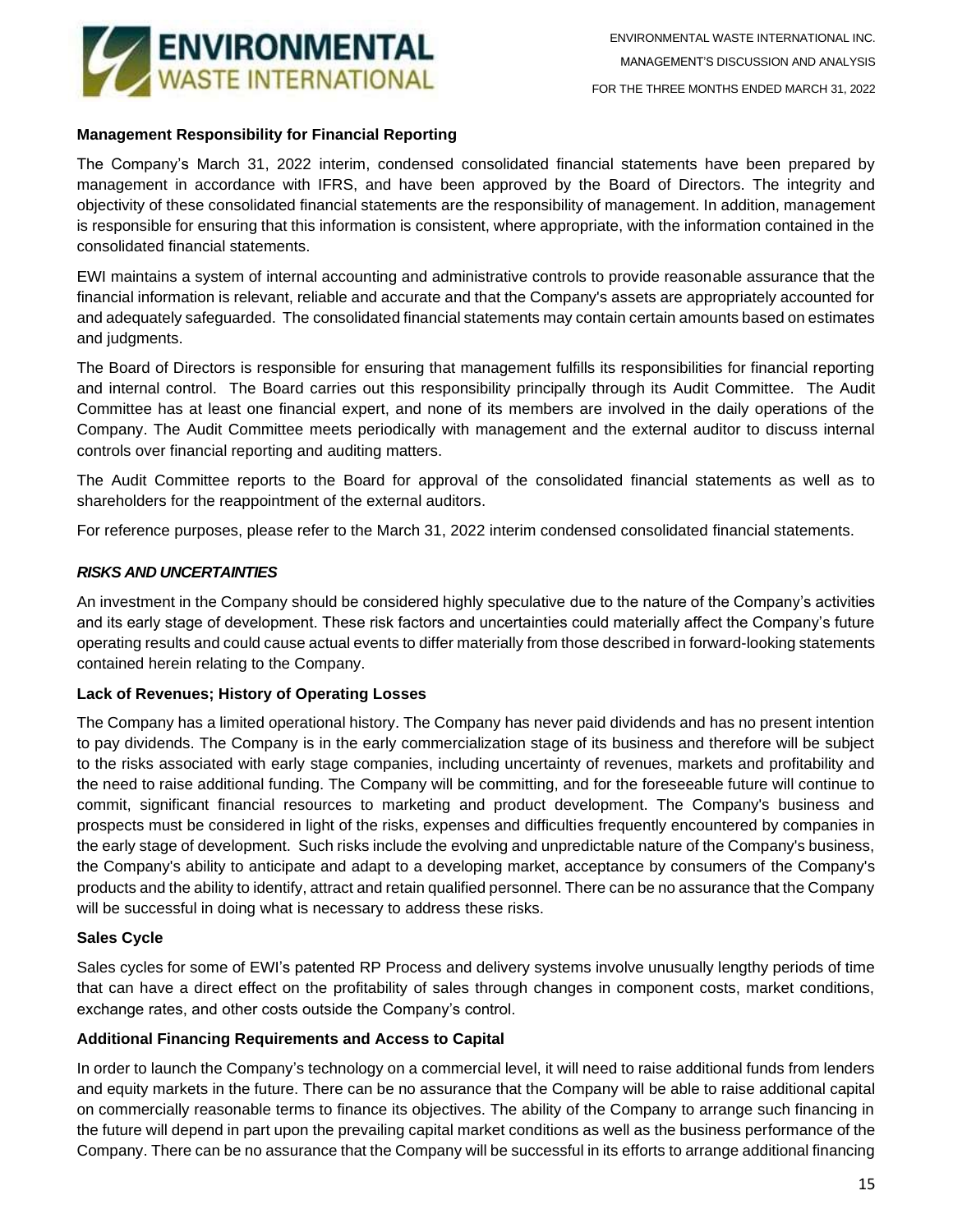

on terms satisfactory to the Company. If additional financing is raised by the issuance of common shares from the treasury of the Company, control of the Company may change and shareholders may suffer additional dilution.

# **Protection of Intellectual Property**

Although the Company does not believe that its products infringe the proprietary rights of any third parties, there can be no assurance that infringement or invalidity claims (or claims for indemnification resulting from infringement claims) will not be asserted or prosecuted against the Company or that any such assertions or prosecutions will not materially adversely affect the Company's business, financial condition or results of operations. Irrespective of the validity or the successful assertion of such claims, the Company could incur significant costs and diversion of resources with respect to the defense thereof which could have a material adverse effect on the Company's business, financial condition or results of operations. The Company's performance and ability to compete are dependent to a significant degree on its proprietary technology.

While the Company will endeavor to protect its intellectual property, there can be no assurance that the steps taken by the Company will prevent misappropriation of its technology or that agreements entered into for that purpose will be enforceable. The laws of other countries may afford the Company little or no effective protection of its intellectual property. While the Company's technology is developed and owned by the Company, it may in the future also rely on technology licenses from third parties. There can be no assurance that these third party licenses will be, or will continue to be, available to the Company on commercially reasonable terms. The loss of, or inability of the Company to maintain, any of these technology licenses could result in delays in completing its product enhancements and new developments until equivalent technology could be identified, licensed, or developed and integrated. Any such delays would materially adversely affect the Company's business, results of operations and financial condition.

# **Competition**

The Company may not be able to compete successfully against current and future competitors, and the competitive pressures the Company could face could harm its business and prospects. The reverse polymerization of tires is a technology that is new to the market. New technologies and the expansion of existing technologies may increase competitive pressures on the Company. Increased competition may result in reduced operating margins as well as loss of potential market share. This could result in decreased usage of the Company's technology and may have a material adverse effect on the Company's business, financial condition and results of operations.

## **Partnerships for Development and Commercialization of Technology**

The Company may need, but be unable to obtain partners to support the commercialization of its technology. Equity financings alone may not be sufficient to fund the cost of developing products, and we may need to rely on our ability to reach partnering arrangements to provide financial support for these efforts.

## **Negative Cash Flow and Absence of Profits**

The Company has not earned any profits to date and there is no assurance that it will earn any profits in the future, or that profitability, if achieved, will be sustained. A significant portion of the Company's financial resources in the short term will be to support the efforts to commercialize the TR900 System. The success of the Company will ultimately depend on its ability to generate revenues from its sales of the TR900 and other systems such that the business development and marketing activities may be financed by revenues from operations instead of external financing. There is no assurance that future revenues will be sufficient to generate the required funds to continue such business development and marketing activities.

## **Conflicts of Interest**

Certain proposed directors and officers of the Company may become associated with other reporting issuers or other corporations which may give rise to conflicts of interest. In accordance with the Canada Business Corporations Act, directors who have a material interest or any person who is a party to a material contract or a proposed material contract with the Company are required, subject to certain exceptions, to disclose that interest and generally abstain from voting on any resolution to approve the contract. In addition, the directors are required to act honestly and in good faith with a view to the best interests of the Company, as the case may be. Certain of the directors have either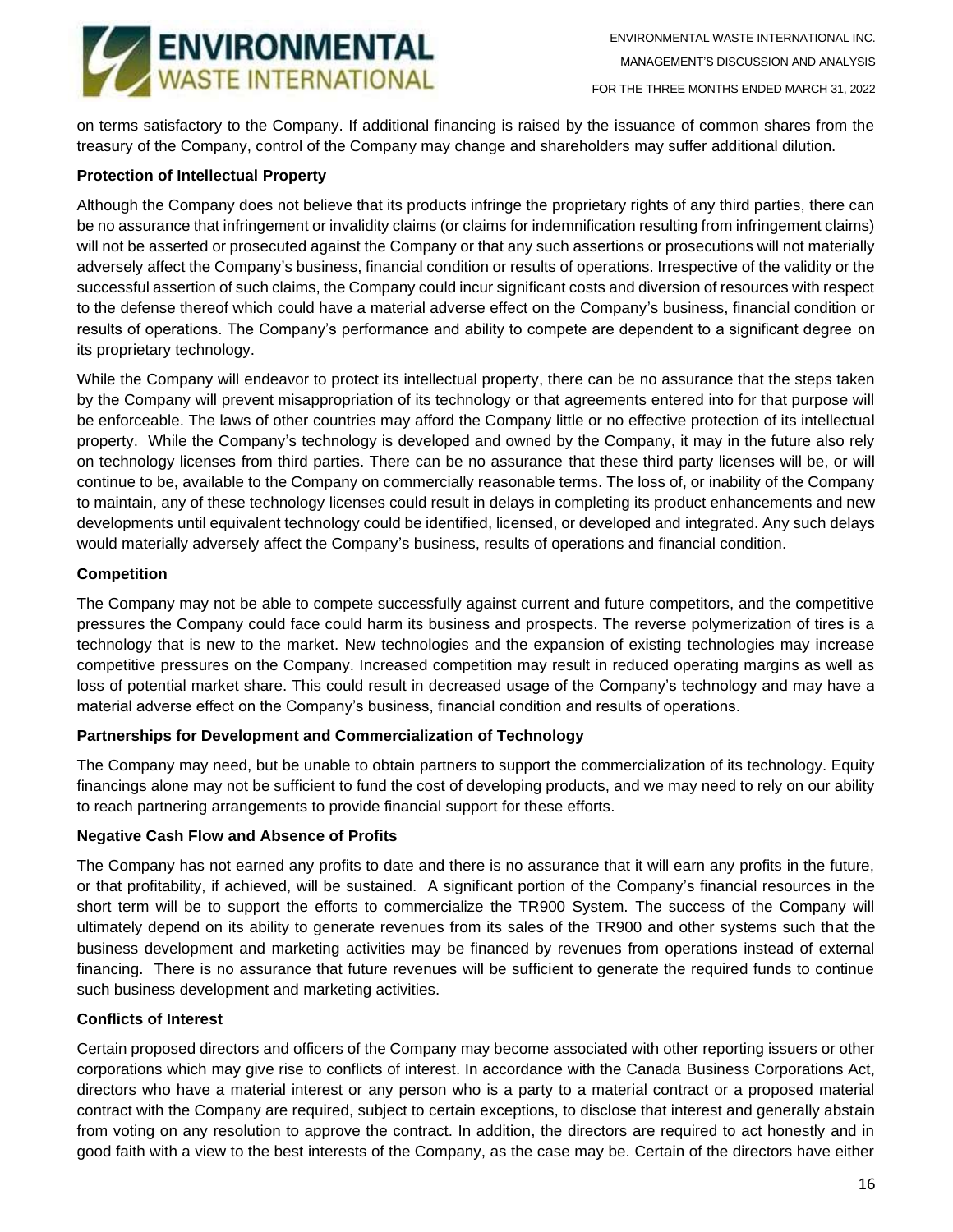

other employment or other business or time restrictions placed on them and accordingly, these directors will only be able to devote part of their time to the affairs of the Company.

## **Share Price Volatility**

A number of factors could influence the volatility in the trading price of the common shares of the Company including changes in the economy or in the financial markets, industry related developments, and the impact of changes in our operations. Each of these factors could lead to increased volatility in the market price of common shares.

## **COVID-19 Global Pandemic**

In March 2020, there was a global outbreak of COVID-19 (coronavirus), which has had an impact on businesses through the restrictions put in place by the Canadian, provincial and municipal governments regarding travel, business operations and social distancing/quarantine guidelines. We anticipate this outbreak will not have significant impact on the Company with the exception of potentially lower maintenance revenues in fiscal 2020 due to the current travel restrictions to the Unites States. Certain Sales of TR systems that are currently being negotiated may be delayed due to travel restrictions. Management feels confident that it can continue to obtain additional financing through private placements or debt, as it has in the past, in order to meet its ongoing cashflow needs.

## **Dilution**

There may be future dilution due to additional future equity financing events by the Company. If outstanding options and warrants of the Company are exercised into common shares, there will be additional dilution.

# *SUBSEQUENT EVENTS*

## **\$825,000 Private Placement**

On April 13, 2022 the Company completed a non-brokered private placement for proceeds of \$825,000 through the issuance of 8,250,000 units consisting of 8,250,000 common shares 8,250,000 share purchase warrants at \$0.10 per unit. Each Warrant expires two years from the closing and has a strike price of \$0.15. Five members of the Company's Board of Directors and a senior member of management of the Company participated in the purchase of units in the offering. Certain members of Windspace A/S, the Danish company that is currently working on securing financing for a 100 tonne per day plant in Nyborg, Denmark utilizing the company's technology, also participated in the placement.

Out of \$825,000 the amount of \$386,821 was received on the 29<sup>th</sup> of March, 2022 but the shares were not issued until April 2022. This amount was classified as shareholder advances for shares to be purchased on the balance sheet.

## **Deferred Compensation**

On April 27, 2022 the Company signed an agreement to postpone the maturity date on the deferred compensation payable (note 7e) from January 15, 2022 to January 15, 2024.

# **Warrants Expiry**

On April 30, 2022 and May 4, 2022 a total of 8,462,500 warrants expired unexercised.

## *ADDITIONAL DISCLOSURE FOR VENTURE ISSUERS WITHOUT SIGNIFICANT REVENUE*

During fiscal 2021 the three months ended March 31, 2022 and to date, the Company continued to progress towards commercialization of the TR Series System and upgrade of their plant in Sault Ste Marie.

The Company has switched focus from a technology company to a marketing company with the main focus being the commercialization and sales of its TR Series tire recycling project. This project represents an economically viable solution to a large environmental problem. EWI has a sales funnel that includes opportunities to sell plants to third parties that include ongoing royalty payments and maintenance agreements, as well as selling the plant by-products